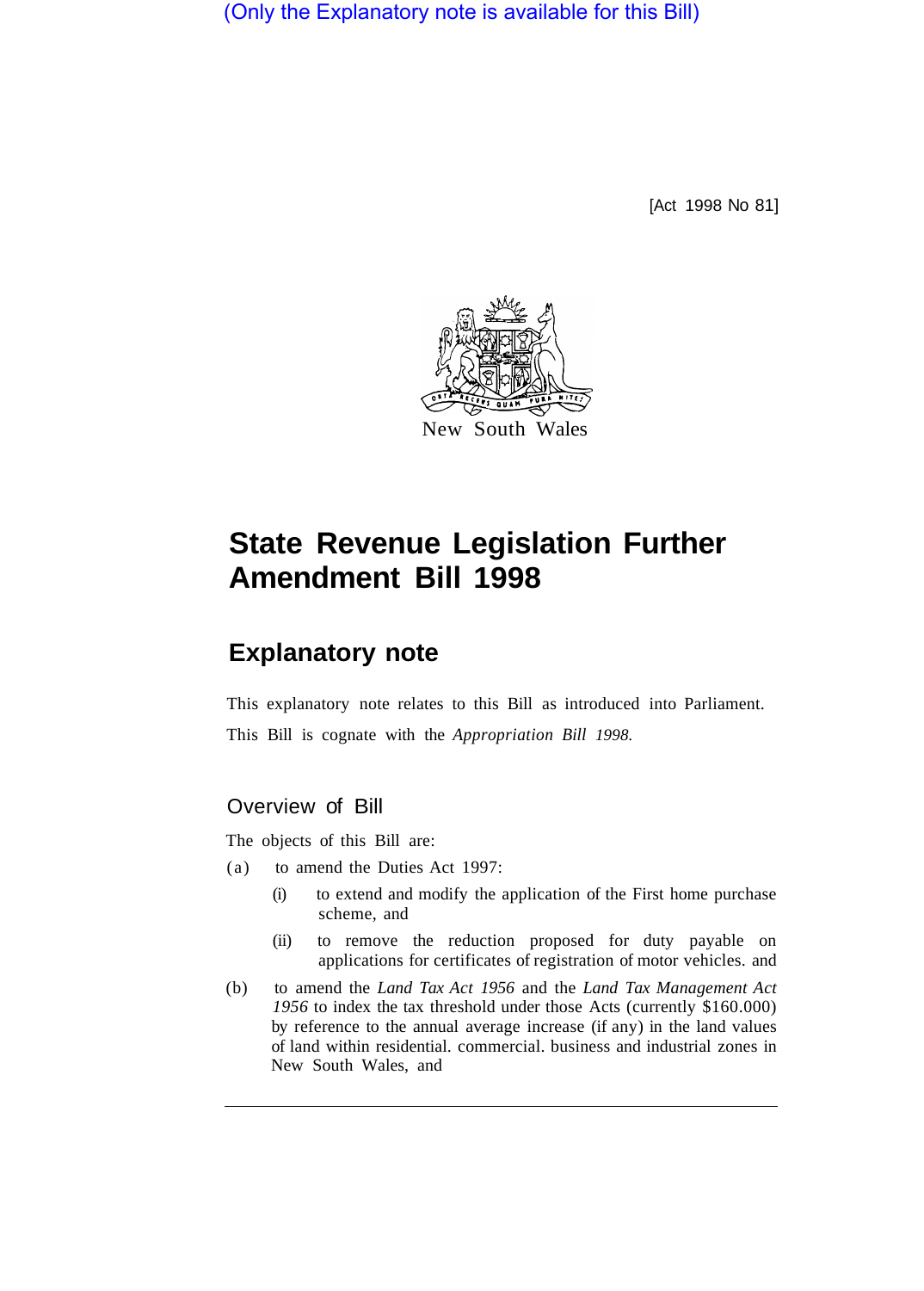State Revenue Legislation Further Amendment Bill 1998 [Act 1998 No 81]

Explanatory note

- (c) to amend the *Motor Accidents Act 1988* to exempt certain persons from payment of the short-fall levy under that Act and to provide for the abolition of the levy from 1 July 2000, and
- (d) to amend the *Stamp Duties Act 1920* to extend and modify the application of the First home purchase scheme.

#### Outline of provisions

**Clause l** sets out the name (also called the short title) of the proposed Act.

**Clause 2** provides for the commencement of the proposed Act on various days as set out in the proposed section.

**Clause 3** is a formal provision giving effect to the amendments to the *Duties Act 1997* set out in Schedule 1.

**Clause 4** is a formal provision giving effect to the amendments to the *Land Tax Act 1956* set out in Schedule 2.

**Clause 5** is a formal provision giving effect to the amendments to the *Land Tax- Management Act 1956* set out in Schedule 3.

**Clause 6** is a formal provision giving effect to the amendments to the *Motor Accidents Act 1988* set out in Schedule 4.

**Clause 7** is a formal provision giving effect to the amendments to the *Stamp Duties Act 1920* set out in Schedule 5.

**Clause 8** provides that the amendments made by this Act to the *Stamp Duties Act 1920* apply to contracts exchanged on or after 3 June 1998 and mortgages over land the subject of those contracts.

#### **Schedule 1 Amendment of Duties Act 1997**

The amendments made by **Schedule 1 [1]–[8]** relate to the First home purchase scheme. The scheme was established under the *Stamp Duties Act 1920* and is to be continued under the *Duties Act 1997.* The *Duties Act 1997*  is to commence on 1 July 1998. First home buyers who are eligible under the scheme as currently constituted by the *Stamp Duties Act 1920* are given the choice of paying stamp duty in 5 annual instalments or of receiving an up-front discount of 30%. The up-front discount is to be increased to 50%. The option of paying stamp duty by instalments is to be removed from 1 August 1998. In addition, it is proposed to increase the current income and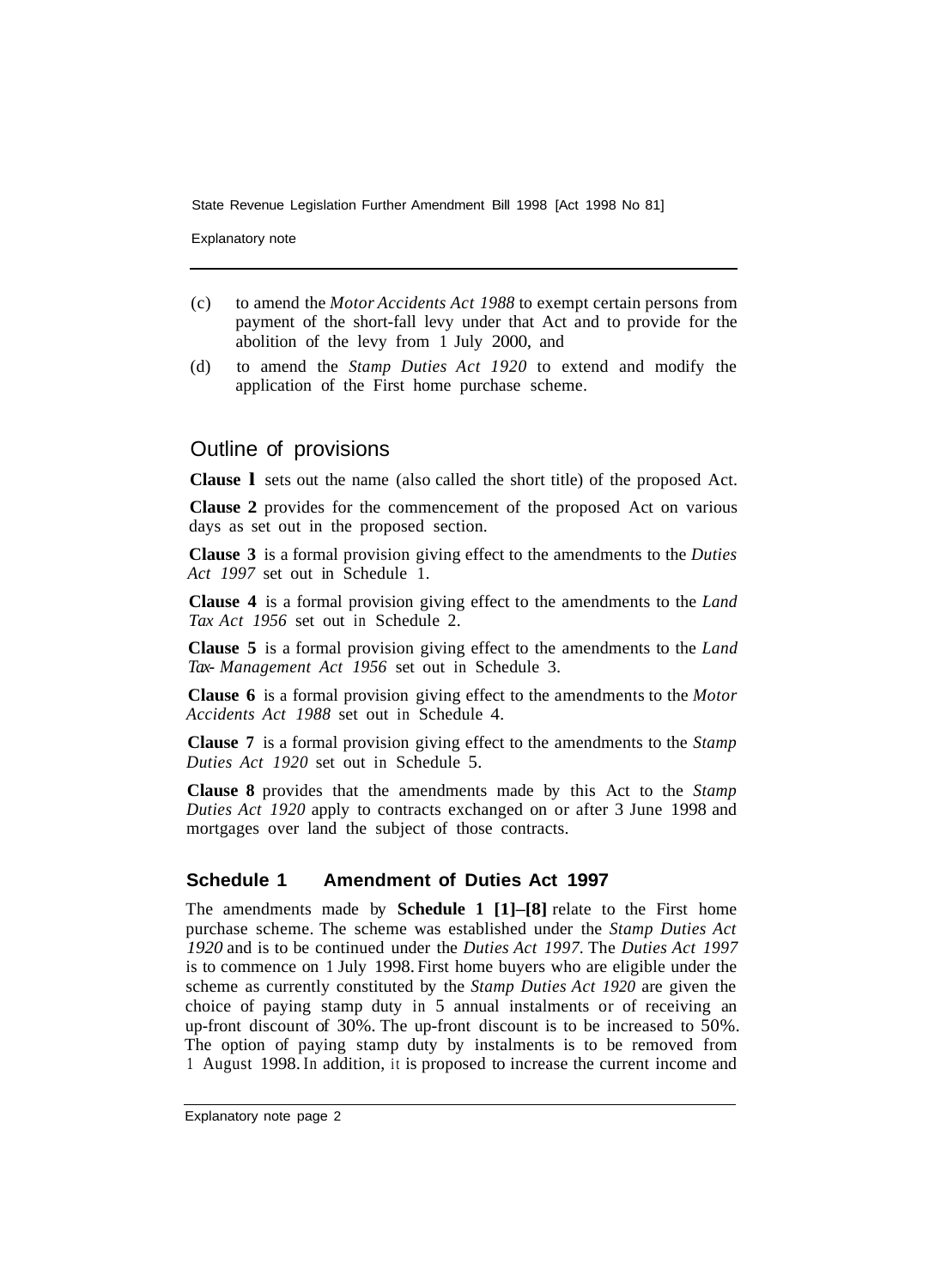State Revenue Legislation Further Amendment Bill 1998 [Act 1998 No 81]

Explanatory note

property value eligibility thresholds. The income eligibility limits are to be increased from \$33,000 to \$39,000 for a single person with no dependants and from \$48,000 to \$57,000 for a single person with dependants and for couples. The property thresholds are to be increased from \$155,000 to \$170,000 for the Sydney metropolitan area and from \$145,000 to \$150,000 for the rest of the State.

**Schedule 1 [9]** removes the reduction in duty, proposed to have commenced on 1 July 1999, on applications for certificates of registration of motor vehicles.

**Schedule 1 [10] and [11] enable the making of regulations of a savings or** transitional nature as a consequence of the enactment of the proposed Act and the *State Revenue Legislation Amendment Act 1998.* 

#### **Schedule 2 Amendment of band Tax Act 1956**

**Schedule 2 [l]** and **[2]** make amendments to the *Land Tax Act 1956*  consequential on the amendments made by Schedule 3 to the *Land Tax Management Act 1956.* 

#### **Schedule 3 Amendment of Land Tax Management Act 1956**

**Schedule 3** inserts proposed Division 4A into Part 7 of the *Land Tax Management Act 1956.* The proposed Division contains the following provisions.

**Proposed section 62TA** requires the Valuer-General to make an annual determination of the percentage by which average land values of land within residential, commercial, business and industrial zones in New South Wales have changed between 1 July 1997 and l July last preceding the making of the determination. The determination is to be published in the Gazette.

**Proposed section 62TB** provides for the determination of the tax threshold for a land tax year. The threshold is set initially at \$160,000. The tax threshold may be increased for a subsequent land tax year depending on the percentage change in land values determined under proposed section 62TA. A determination under proposed section 62TB is to be rounded off to the nearest \$1,000. The tax threshold for a land tax year is to be published in the Gazette.

**Proposed section 62TC** defines *land value* for the purposes of the proposed Division.